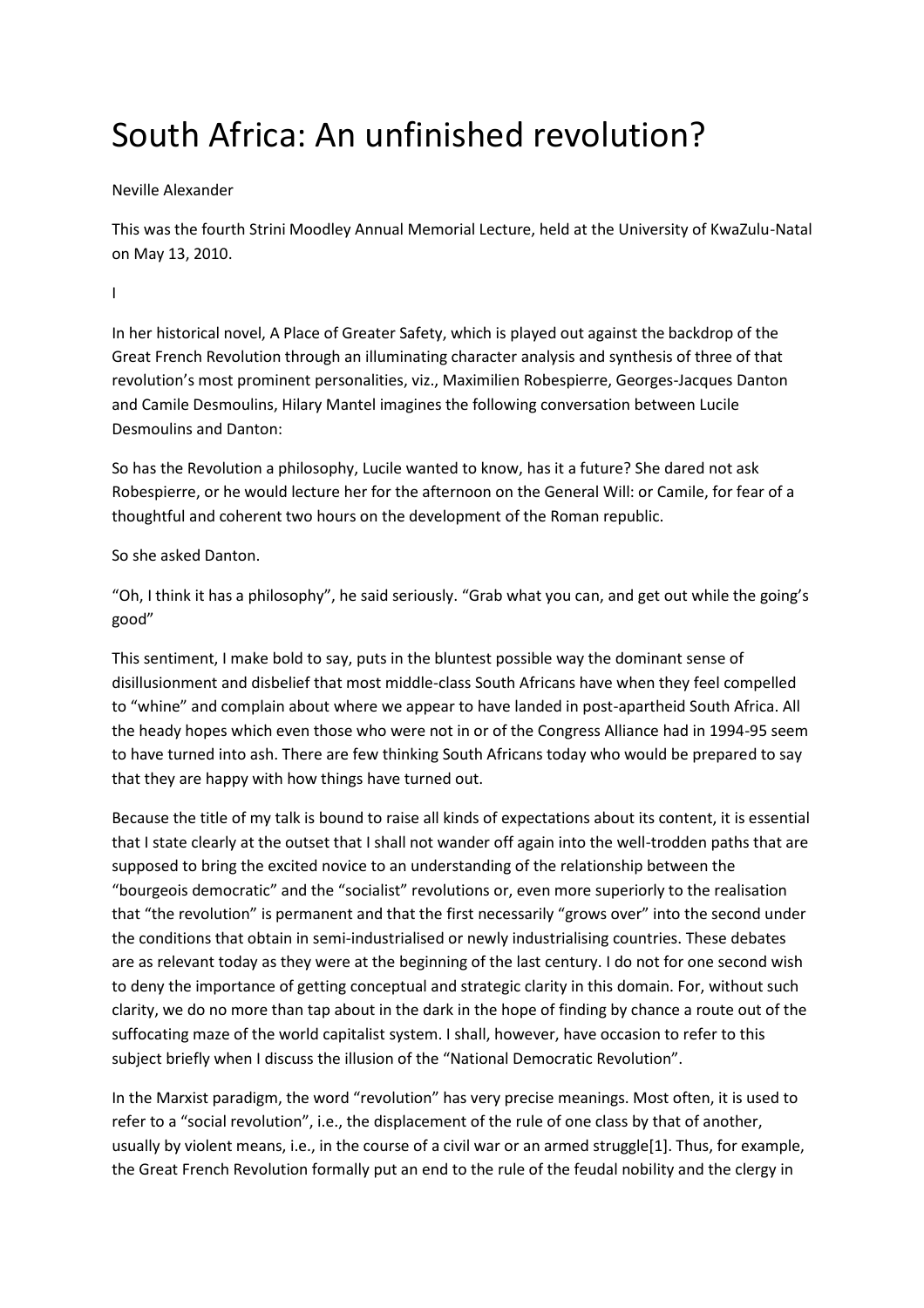France and, later, in the rest of Western Europe, and the Great October Revolution ended the rule of the tsarist aristocracy and of the incipient Russian bourgeoisie. It ought to be clear to everyone here tonight that, in South Africa, we have not, in this very precise sense, experienced a social revolution. If anything, the post-apartheid state is more capitalist than its apartheid parent. To deny the continuity between the apartheid capitalist state and the post-apartheid capitalist state, as some people actually do, is a futile and quixotic exercise.

A "political revolution", in this context, refers to what we would nowadays term "regime change". That is to say, certain fundamental changes in the form of rule and of the institutions of the state machine are brought about without, however, a concomitant change in the fundamental power relations at the level of the economy and of the management of the repressive apparatuses of the state. In my view, what we have experienced in South Africa during the past two decades is precisely such a political revolution. For reasons of focus, I shall refer only briefly to the third social dimension, i.e., the "cultural revolution", important though it is to grasp the integral but intricate relationship between these three aspects of any revolution.

Why and how the regime change came about is not the focus of my address this evening either. There have been many scholarly analyses, biographies of significant actors as well as insightful journalistic articles and documentaries on the transition from apartheid to post-apartheid South Africa. Read together, these provide us with a range of perspectives, which help us to make sense of the often bewildering events of the period. Instead, I want to talk about the fact that most South Africans, certainly most oppressed and exploited South Africans, feel that they have been, if not betrayed, then certainly misled. And, because I do not believe that political action is a monopoly of so-called politicians, I want to talk about what we can do in order to get out of the state of shock into which we have been driven. I want to talk about what we can do to find again that vision of a different South Africa that inspired all of us in one way or another regardless of what political tendency we belonged to at the time. For, I believe that if, through discussion and practical action, we can again visualise that other South Africa, we will very soon put behind us the barbaric and vulgar universe in which we are forced to try to survive with dignity today.

Let me also make it clear that in spite of the implication in its title, I have no idea what "the finished revolution" would have looked like or what it will look like. Revolutions, I think, are never completed. Radical social transformation, even when it is imperceptible in the here and now is a continuous and complex process. But, even though this is an essential part of the meaning of revolution, this objective process has to be articulated in concrete programs and strategies for any kind of revolution to eventuate. The success or failure, the "completeness" or otherwise of the revolution we speak of in South Africa can only be measured against the extent to which, roughly, the set of ideas and programmatic demands that have guided all sections of the national liberation movement since the axial period, 1928-1945 approximately, and which were refined and differentiated according to the ideological predispositions and class position of the different tendencies within the broad movement[2], were realised in the course of the 80 years that have elapsed since then. Without reducing the complexity of contemporary South African history to some simplistic formula, I believe one can say without any distortion that the discourses of the national liberation movement were characterised by the intersection of nationalist, liberal-democratic and broadly socialist paradigms and that the particularity of one or other political tendency was determined by the ways in which its exponents blended or interpreted these three discursive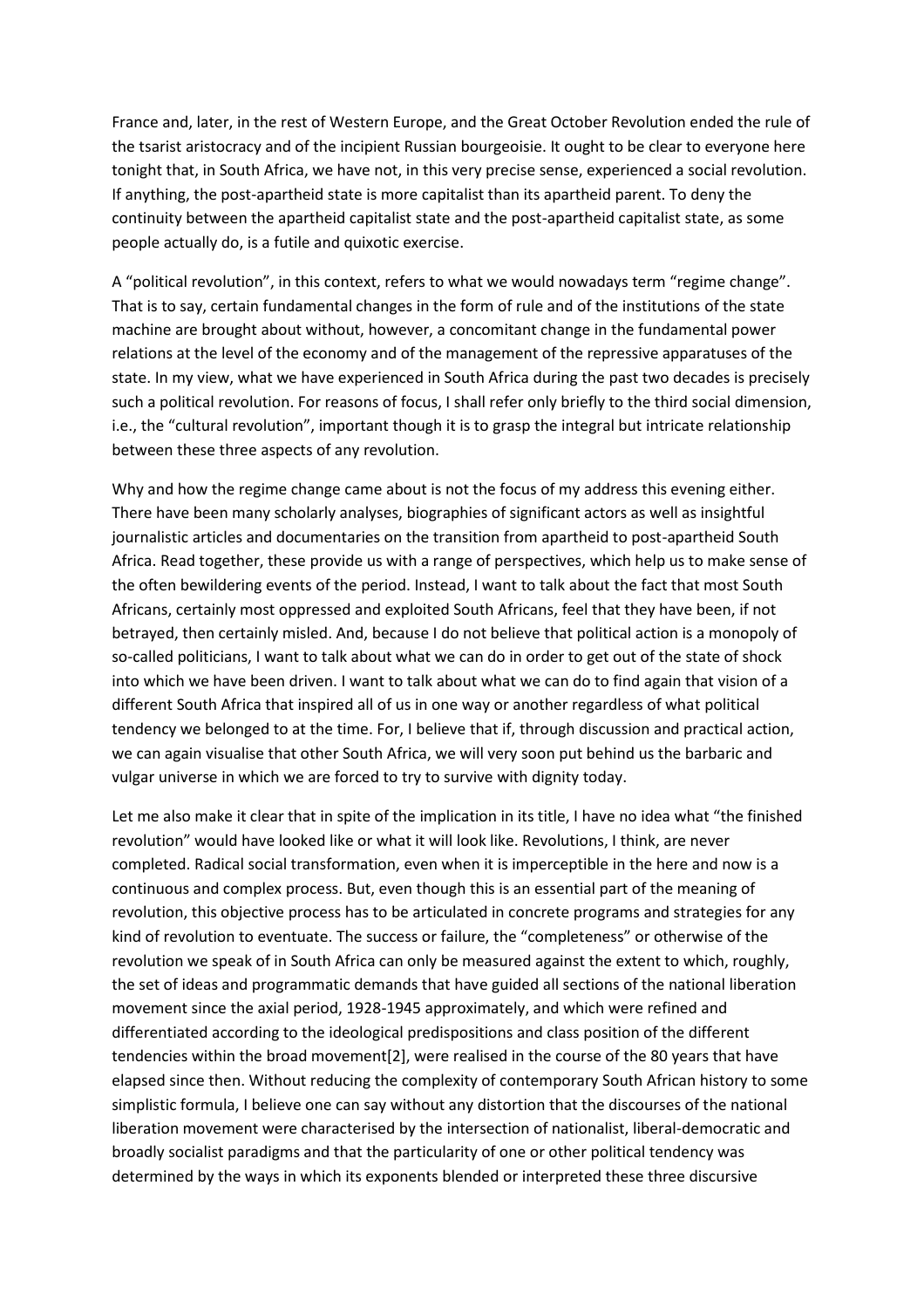strategies, each of which, of course, derived from and reinforced specific class interests, whether or not the social actors involved were conscious of these.

II

Since the main burden of my talk concerns the developments after 1994, it seems to me most realistic and, in an important sense, also fair, to take as the point of departure for my analysis the general demands of the Freedom Charter, which guided the political strategy and tactics of the Congress movement since 1955. Given the decision to negotiate a deal with the apartheid regime rather than getting entangled in a 100 years war, such as that raging in Palestine[3], the leadership of the Congress Alliance had to make definite decisions about which of the demands of the Charter could be put on the back burner, as it were, in order to make a deal acceptable to the economic and political elites of the old regime. Today, it is obvious to all who wish to look, that the fundamental concession was made with the agreement not to touch the existing property relations except for the virtually unimplementable provisions about land restitution and the clauses referring to affirmative action. To put it differently, these agreements deliberately restricted the horizon of the "revolution" to the conditions that prevail in any bourgeois democracy. This means that the middle-class leadership of the Congress movement were albeit "temporarily" in effect abandoning their pro-poor and pro-proletarian comrades and the mass of its working-class members and supporters. This is where the theory of the "National Democratic Revolution" was called upon to play a useful mediating role. At the crucial moment, i.e., when the actual concessions were being made, the NDR found its programmatic expression in the now forgotten "Reconstruction and Development Programme" (RDP). The simple, clear language of former President Mandela's version of it is how most of the oppressed and exploited masses understood the promises made by the leadership in the early 1990s:

The ANC drafted a 150-page document known as the Reconstruction and Development Programme, which outlined our plan to create jobs through public works; to build a million new houses with electricity and flush toilets; to extend primary health care and provide ten years of free education to all South Africans; to redistribute land through a land claims court; and to end the value-added tax on basic foodstuffs. We were also committed to extensive affirmative action measures in both the private and public sectors. This document was translated into a simpler manifesto called 'A Better Life for All', which in turn became the ANC's campaign slogan. (Long Walk to Freedom, p. 605)

Mandela goes on to emphasise that he regularly reminded his audiences that "freedom" would not translate into some kind of Cinderella-like overnight change into prosperity. In essence, he was truthfully warning his people that now the class struggle would become brutal and unrelenting. Unlike some of his left-wing comrades, he did not try to sell this straightforward fact as a so-called "National Democratic Revolution".

But, before I expand on this matter, let me say a few words about individual psychology and shifts of social or class positions. I should like to phrase this as simply and authentically as possible, since it is at this level that resentment and hostility are engendered when one criticises a movement, such as the Congress movement, that has become so powerful and hegemonic in South Africa. I do not doubt for one minute that most, if not all, members of that movement sincerely believed in the ringing trumpet tones of the Freedom Charter: The people shall govern; There shall be houses, security and comfort, and so forth. It is probable even that many, but certainly not the majority, of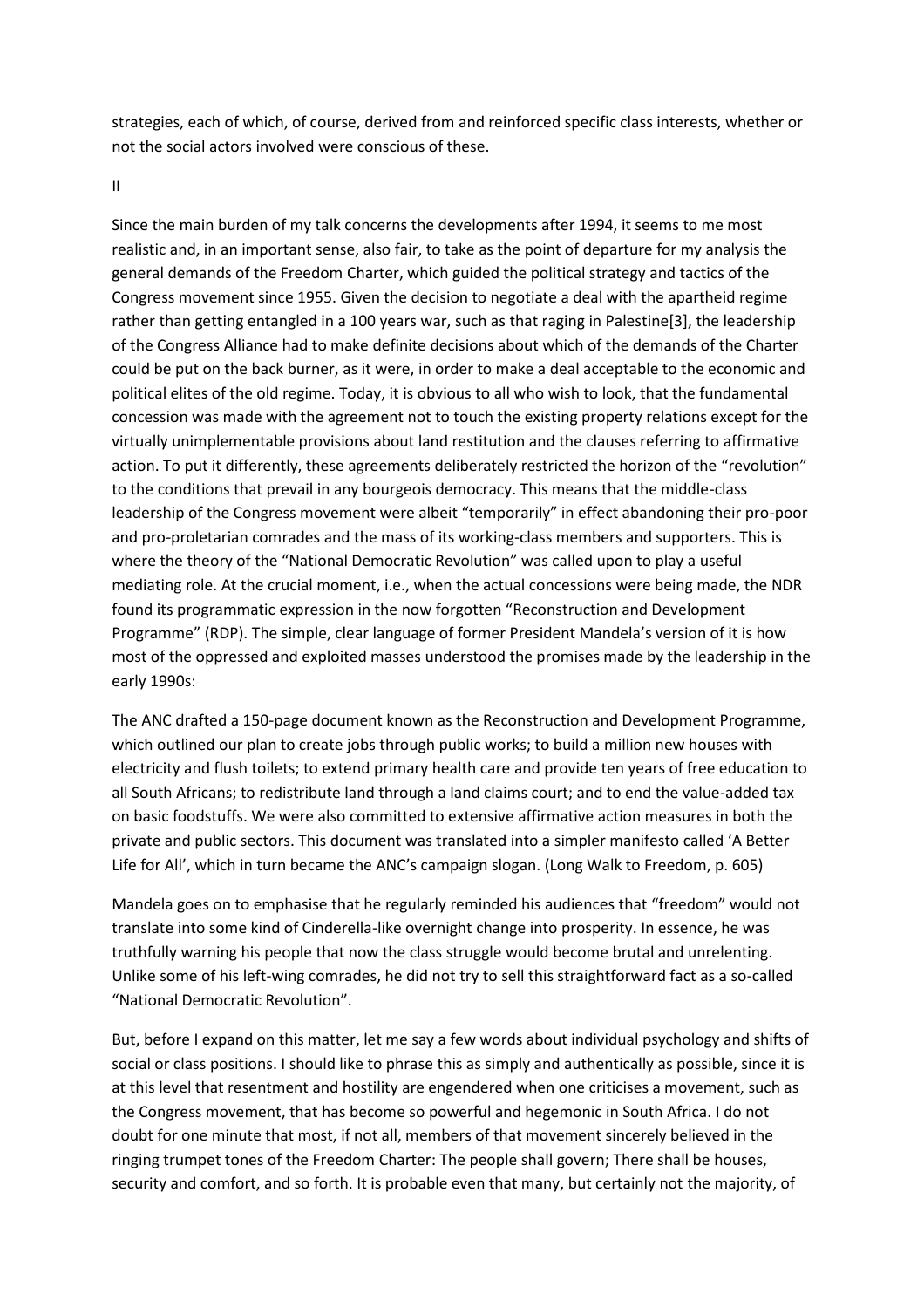the leaders considered that the deviations from the trajectory which the Freedom Charter seemed to suggest, i.e., away from the race-based capitalism of more than 100 years towards some kind of African socialist or at least social-democratic future were no more than tactical adjustments necessitated by the realities of the political terrain at the end of the 20th century after the collapse of the Soviet Union. It is impossible to guess at how each of the prominent individuals actually came to terms with the psychological dissonance caused by the need, as they saw it, to carry out one or more ideological somersaults. Not all of them were as public and as forthright as Mandela himself, especially in his famous U-turn with respect to nationalisation as the policy of the ANC. The biographies of many of the actors undoubtedly provide some insight into this matter. All I wish to stress here is that any blanket statement about "sell-out" and "betrayal" could only be made at the most general and abstract level against the background of the avowed previous ideological or programmatic positions of the individuals or groups of people concerned[4].

I want to say as clearly as possible that apart from incorrigible revolutionary socialists, such as myself and many others who were routinely maligned as "ultra-leftists" or even more anachronistically, as "Trotskyites", the bourgeoisie and a few of the leaders of the Congress Alliance were clear that the 1993-94 agreements were in essence about stabilising the capitalist state and system in South Africa and creating the conditions for its expansion as a profitable venture. Examples of this understanding are today easily accessible even though they are, for obvious reasons, condemned as prejudiced, false, malignant and even "unpatriotic" by those who are now the powers that be. A few of the more significant statements will suffice to make the point. As early as April 24, 1991, almost 20 years ago, John Carlin, the South Africa correspondent of The Independent wrote:

Mr. Mandela and the other "moderates" in the ANC leadership […] believed that the government and the ANC would be equal partners in the voyage to the "New South Africa", that apartheid would go and they, as the natural majority party, would glide into power … In one sense [that] trust was not misplaced. Mr. de Klerk will remove apartheid from the statute books. […]. But this was never the issue; he knew from the day he came to power that this was what had to be done. The real issue was to retain power, to perpetuate white privilege and the economic status quo after apartheid had gone. (Cited in McKinley, Dale T. 1997. The ANC and the Liberation Struggle. A Critical Political Biography. p. 122)

Of course, de Klerk also miscalculated on the dynamics of the negotiations but the essential point remains true. Today, thanks particularly to Professor Terreblanche's summary of the hidden negotiations about the economic aspects of the negotiated settlement, in his A History of Inequality in South Africa 1652–2002, we know that there was no innocence on the side of the leadership of the ANC and of prominent leaders of COSATU and the SACP, in spite of disagreements on policy, which fact became evident most dramatically with the eventual imposition of the macroeconomic policy [known as the Growth, Employment and Redistribution] GEAR. Chapters 3 and 4 of Terreblanche's book ought to be compulsory reading for any remaining Doubting Thomases in the former liberation movement. We cannot here thread our way through the intricacies of the debates and the manoeuvres that led to the shifts in the approach of the ANC leadership. The following statement gives a crystal clear picture of what actually happened.

At stake was not only the economic policy of a democratically elected government but also the nature of South Africa's future economic system. Given that South Africa was the most developed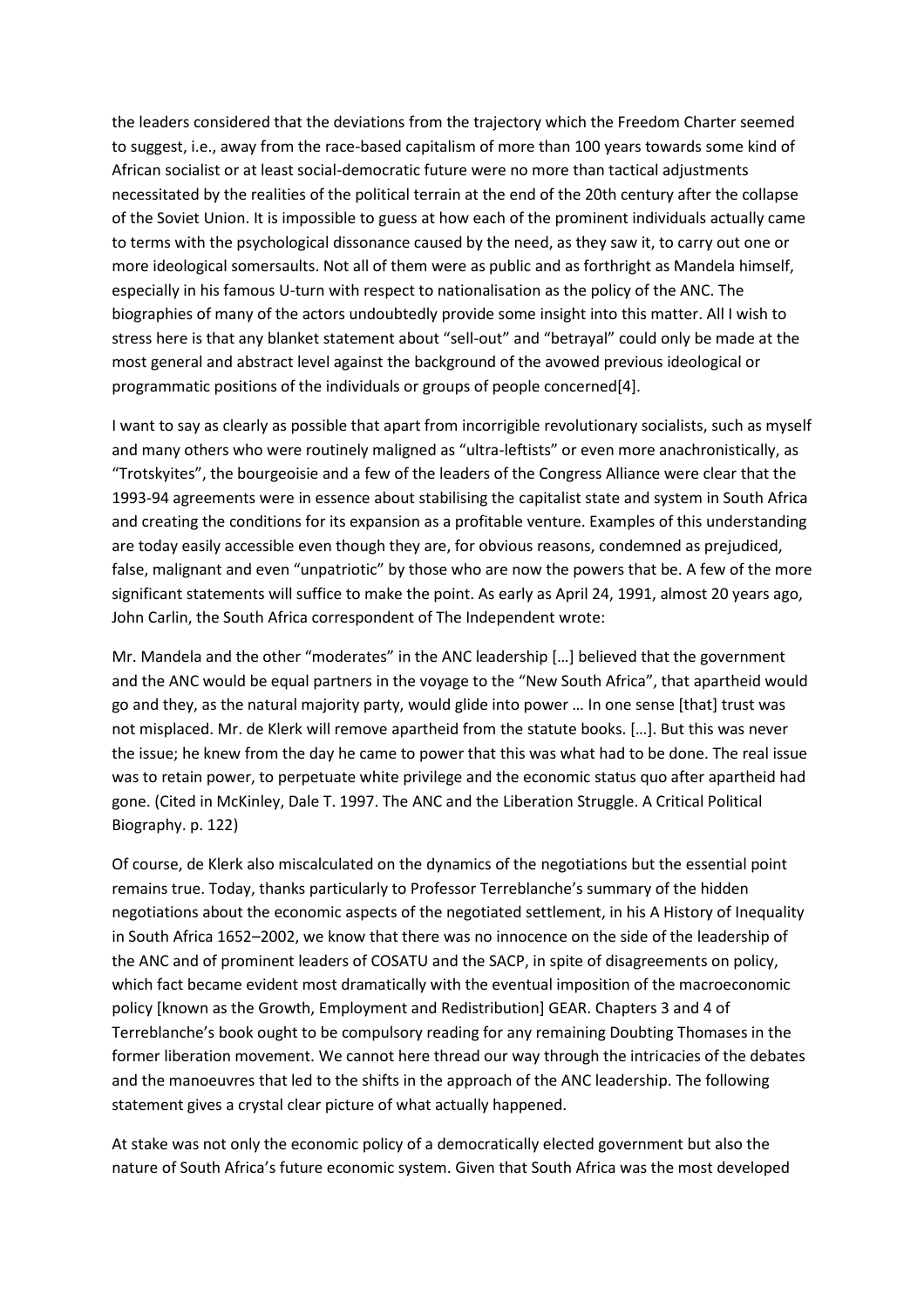country in Africa, the stakes were extremely high, and the negotiations were strategically hugely important for the corporate sector. For almost 20 years all the joint attempts of the corporate sector and the NP [National Party] government to find a new accumulation strategy had been unsuccessful. After almost 20 years of prolonged stagflation, the latter was desperate to convince the core leaders of the democratic movement what the economic ideology and economic system in a democratic South Africa should be.

The strategy on which the corporate sector and the ANC agreed during the informal negotiations in 1993 can be described as the fourth phase of the AAC-led [Anglo-American Corporation] search for a new accumulation strategy. […] The main characteristic of every phase of the AAC-led search for a new accumulation strategy was that the supreme goal of economic policy should be to attain a high economic growth rate, and that all other objectives should be subordinated to this. By convincing ANC leaders to accept the AAC's approach, the corporate sector in effect persuaded – or forced – the ANC to move away from its traditional priority, namely to uplift the impoverished black majority socially and economically. (Terreblanche, Sampie. 2002. A History of Inequality in South Africa 1652– 2002. pp. 95-96)

Although it is tempting to dwell on the details of this shift, I think the essentials are clear enough. There ought to be no doubt in anyone's mind after a close reading of this text that, and why, the bourgeoisie, the self-same capitalist class of yesterday, is in command of all the strategic positions, no matter what the "democratic" posturing of the politicians might be. And, although it would be an oversimplification to maintain that the ANC at the beginning of the 21st century has become a party of the capitalist class, it ought to be equally clear that the bloodletting and the cruel battles that are currently tearing the organisation apart are precisely about how soon it will become such a party rather than the supposed broad church it continues to be marketed as by the bureaucratic leadership. The sketch I have given, without any attempt on my part to join all the dots, does, I think, explain to a large extent why we have been catapulted into the ugly world of modern-day capitalist barbarism with its devastating features of high and growing unemployment, increasing social inequality, horrific violent crime, racist and xenophobic dog-eat-dog conflicts, among many other things. This is very far from the almost utopian revolutionary euphoria with which most South Africans, unaware of what had been agreed upon in the devilish details of the negotiation process, had so proudly cast their votes on April 27-28, 1994.

I cannot resist the temptation to cite one of my favourite texts in order to illuminate the dilemma of the governing party. President Zuma and his team are reaping the bitter fruits of the negotiated settlement. They find themselves in the tragic situation described by Friedrich Engels in the memorable paragraph in the Peasant War in Germany:

The worst thing that can befall a leader of an extreme party is to be compelled to take over a government in an epoch when the movement is not yet ripe for the domination of the class which he represents, and for the realization of the measures which that domination implies. […]. Thus he necessarily finds himself in an unsolvable dilemma. What he can do contradicts all his previous actions, principles, and the immediate interests of his party, and what he ought to do cannot be done. In a word, he is compelled to represent not his party or his class, but the class for whose domination the movement is then ripe. In the interests of the movement he is compelled to advance the interests of an alien class, and to feed his own class with phrases and promises, and with the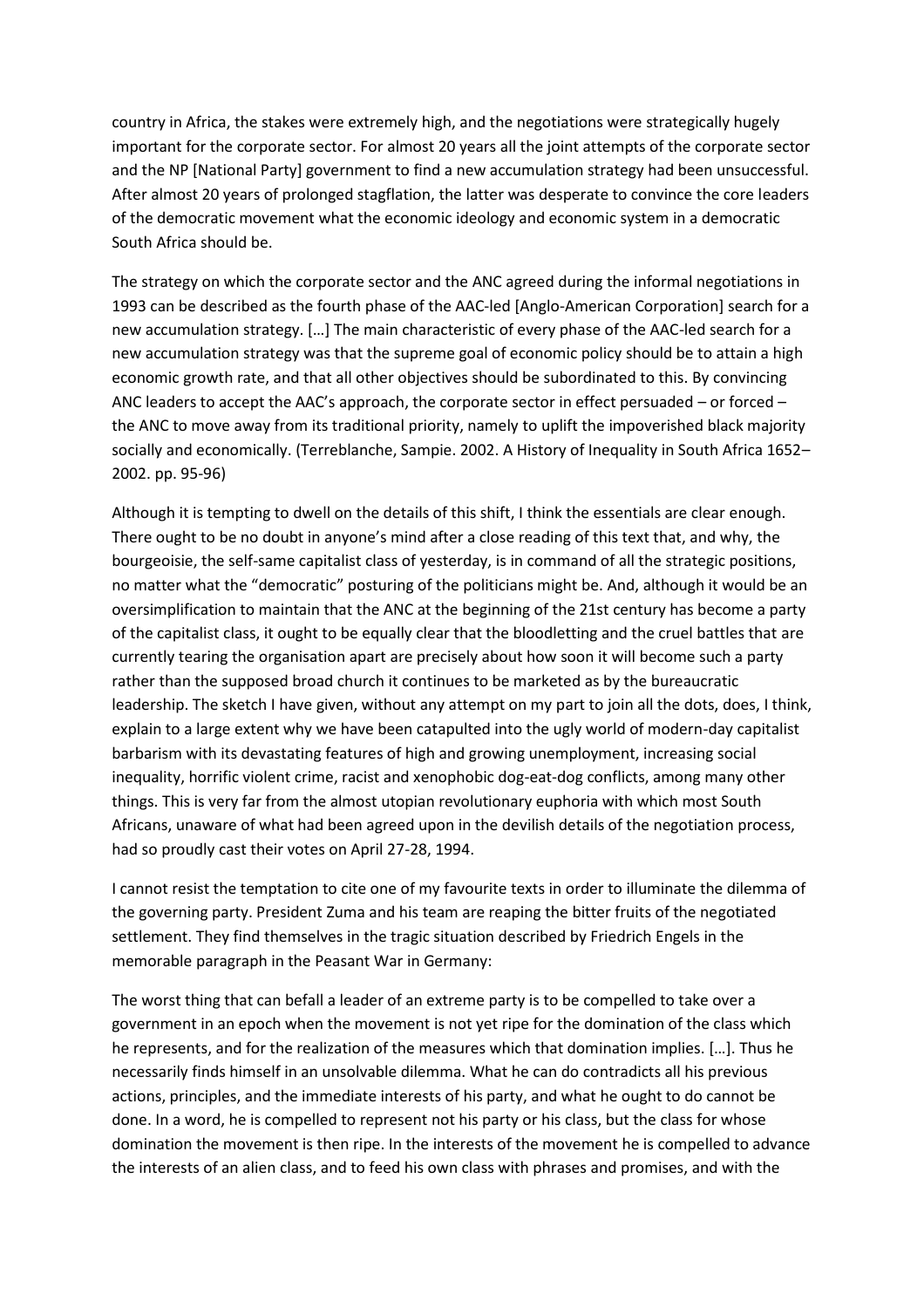asseveration [solemn assertion] that the interests of that alien class are its own interests. Whoever is put into this awkward position is irrevocably lost.

III

Enter the National Democratic Revolution, i.e., the smoke and mirrors of the so-called left in the Congress Alliance. Let me say it very clearly: the new South Africa has brought about fundamental changes in the form of rule and in the institutional furniture of the capitalist state. The realm of freedom has been expanded beyond anything that most people imagined in the 1960s, and millions of people have been lifted out of abject pauperism to some level of human dignity. The struggle has not been in vain in any sense of the term. But, the struggle continues. After 1994, and especially after 1996, it is no longer a struggle for national liberation. It is a class struggle "pure and simple" or, in good South African English: finish en klaar. The inverted commas are necessary because one cannot discard overnight the birthmarks that are imprinted on the new body politic by the old order. Social inequality continues to be reproduced objectively largely as racial inequality in spite of the continued growth of the "black" middle class. Racial prejudice, inequalities justified on alleged cultural, linguistic, ethnic or nationality differences, all the things that defaced colonial-apartheid South Africa, persist even if in attenuated forms. They will require decades, perhaps centuries, to become completely irrelevant.

The attempt to frame the class struggles in which we are now engaged in terms of the so-called NDR is no more than tilting at windmills. To put it bluntly: for the leadership of this NDR to be an integral part of a bourgeois government while pretending to conduct a revolutionary struggle against the capitalist system is the merest political buffoonery. Workers and other poor people can be got to mouth and repeat all the heroic phrases that are supposed to give expression to the demands and aspirations of this "revolution" but at some point, they will realise that they are being sold a dummy. What is at issue here is not the value or the socio-historical impact of the day to day struggles being waged by the working class and other strata of the urban and the rural poor. That does not depend on the misleading discourses of the NDR that is supposed to guide their struggles. The real danger is that the goal, the destination, of these struggles is being described and presented in terms that necessarily limit the horizons of the class struggle to the bourgeois universe. Strategically, this can only lead to the consolidation of the social democratisation of the workers' movement in South Africa, a process that began with the tying of the main trade union federation to the goals and modalities of the Congress Alliance in the mid-1980s. In doing so, a vital part of the workers' movement was agreeing to the leadership of the liberation movement by the nationalists, as opposed to the socialists. The SACP had gone even further by allowing, indeed compelling, its members to become card-carrying members of the ANC. Things can change, of course, but, as I see it, the SACP is currently not an independent political formation.

Theoretically, we are once again faced with a concept of the state that makes any movement beyond capitalism inconceivable. I have neither the time nor the inclination to enter into this particular debate in any detail in this address. Suffice it to say that the question can be formulated quite clearly in terms that Rosa Luxemburg first made famous in her essay on Reform or Revolution, published in 1900, i.e., 110 years ago. In her own words:

[… People] who pronounce themselves in favor of the method of legislative reform in place of and in contradistinction to the conquest of political power and social revolution, do not really choose a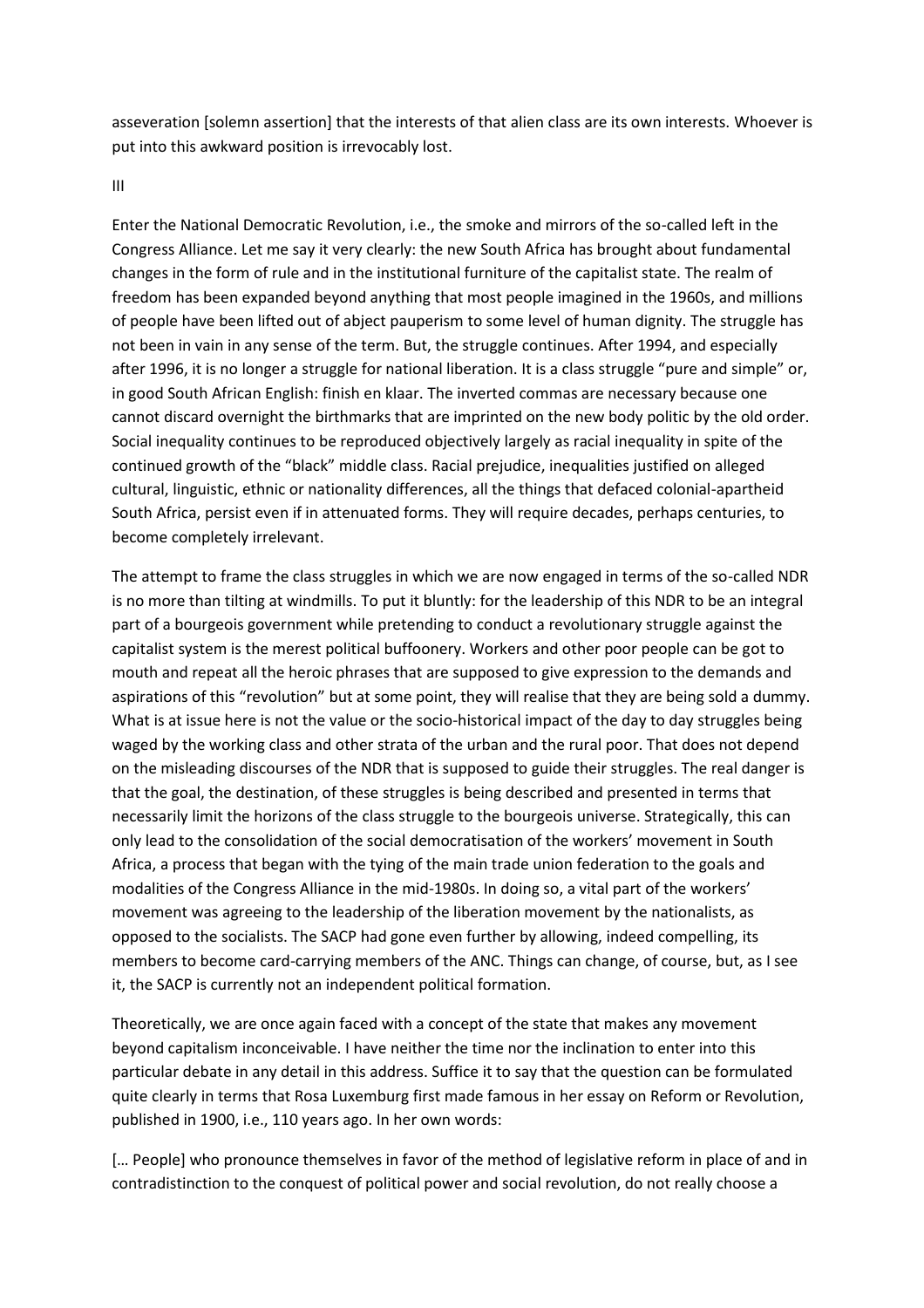more tranquil, calmer and slower road to the same goal, but a different goal. Instead of taking a stand for the establishment of a new society they take a stand for surface modification of the old society. If we follow the political conceptions of revisionism, we arrive at the same conclusion that is reached when we follow the economic theories of revisionism. Our program becomes not the realization of socialism, but the reform of capitalism; not the suppression of the system of wage labor, but the diminution of exploitation, that is, the suppression of the abuses of capitalism instead of the suppression of capitalism itself. (Luxemburg, Rosa. Reform or Revolution, pp. 49-50. Nonitalics in the original)

Another way of putting this is the proposition that, in Gramscian terms, the class struggle gets stuck, as it were, in a war of position in the belief that these manoeuvres in themselves constitute a transformation of the capitalist state and society into a socialist society and a workers' state. (See Bensaid, Daniel. Revolutionary Strategy Today, p. 30.) This, as I see it, is the tendency of much that is put forward as the program of the NDR, quite apart from the fundamental sleight of hand perpetrated by those who are busy stabilising the capitalist system in South Africa while they pontificate at the same time about the "fundamental transformation" of our society. By way of example, I refer to the resolutions of the 1997 COSATU national conference, all of which remain on the agenda in 2010.

building a robust anti-capitalism, which means a relentless criticism of capitalism; building working class hegemony in many areas such as sport, culture, values, the media and most importantly (sic), in politics; and tirelessly upholding a vision of full equality (and not just constitutional equality), including gender equality;

rolling back the market – water, education, shelter, healthcare are basic human rights, not commodities. Everyone should have a right to these things, regardless of whether they can afford them. We should not allow the market to dominate in meeting the basic needs of people

transforming the state – a powerful public sector is a crucial component of socialism, but should not be big for its own sake. Our vision is that it should be developmental and facilitate participation and consultation; it should be more responsive and accountable, and the higher, bureaucratic echelons should be reduced;

advancing and experimenting with other, non-capitalist forms of ownership such as cooperatives and "social capital" (eg. Workers' pension and provident funds);

transforming how work is organised and managed – toward worker control and worker selfmanagement. The actual conditions of the workplace should change, so as to empower working people;

strengthening worker organisation – in addition to trade unions, there are other organisations in which workers are active, and these should be part of a socialist program. (COSATU/SACP publication: Building Socialism Now: Preparing for the New Millennium. p. 68. My italics).

While few left-wing people will disagree with any of this, except for the give-away phrase about "transforming the state", it is clear that these objectives are put forward in the mode of Bernsteinian revisionism and that, as a consequence, they can at best lead to what I have already referred to as the consolidation of social democracy in the workers' movement. The entire strategy depends on a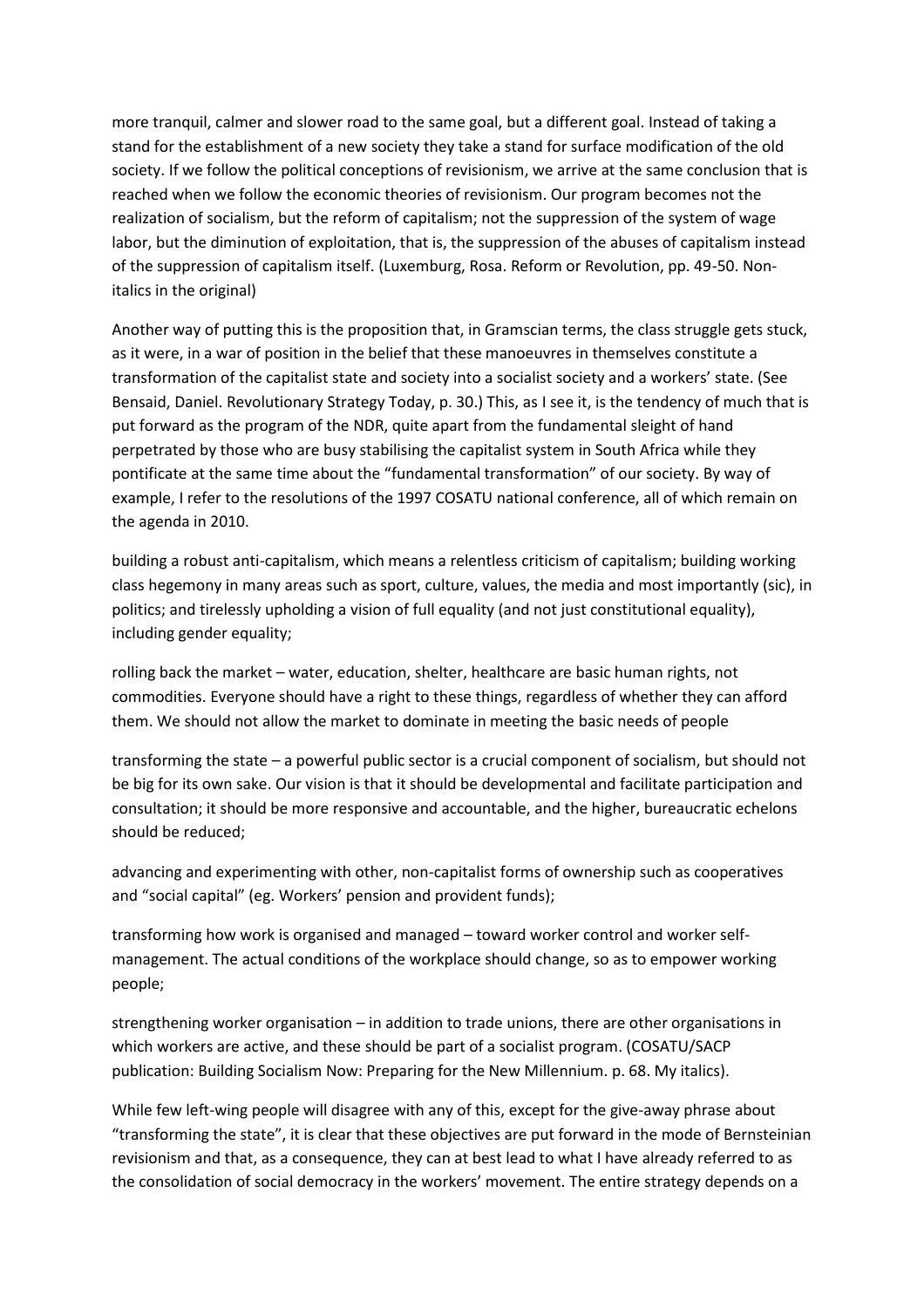notion of the state as being essentially neutral[5]. The final disillusionment will come, of course, when the repressive apparatuses of the state, instead of supporting the exploited classes and other oppressed strata, turn their weapons on the masses to protect the interests of the capitalist class. The response of police personnel to many of the so-called service delivery protests prefigures what I am saying here.

## IV

On the other hand, this is not an inevitable outcome, as the history of every successful revolution attests and we are probably decades away from any such scenario at this moment. However, not to postulate consistently and as a matter of daily practical political education the need to end the rule of the local and international capitalist class, as eccentric as that may appear to be at present, is to disarm the working class and its allies ideologically before the decisive battles are fought[6].

So, what should we be doing, those of us who consider ourselves to be on the left and as being committed to bringing about that other world which socialists across the globe and across the centuries have envisaged? I want to address this question briefly at a general, rather than at an operational level, since this is not a forum for the discussion of tactical issues.

In a sentence, I would say that we have to find the ideological and organisational means to build the counter-society that insulates the oppressed and exploited from the undermining and disempowering values and practices of bourgeois society. This goal must once again become an integral part of the class struggle against exploitation and oppression. Today, because of the massive pollution of the popular consciousness by means of (mostly) US consumerist culture, this is a much more difficult task than it was for those who fashioned – in struggle – the mass social-democratic parties and workers' movements of Europe towards the end of the 19th century, or of some of the mass parties of the newly industrialising countries, including, incipiently, the Black Consciousness Movement in South Africa during the 1970s and 1980s.

In order to get to the orientation I wish to suggest, I want to put forward a number of propositions that have to be borne in mind.

First, for reasons that I assume need not be spelled out, the collapse of the USSR and of its satellite states in Eastern Europe catapulted the pro-socialism forces in the world into one of their most deep-going and enduring crises. In particular, I think, there can be no doubt that the credibility of the socialist project as the only viable alternative to capitalism as a world system has been called into question. The very fact that the majority of human beings in the second half of the last century equated socialism with what had come into existence in the Soviet Union has once again raised the question of what we mean by the concept. This is not new, of course. At the end of the 19th century, similar debates were conducted among, especially, socialists in Europe, notably in the German Social Democratic Party. However, we live in an entirely different world today and the question has, therefore, to be approached with the new technological and ideological environment in mind. I realise, of course, that most of us have ready answers to this question but I believe it is essential that we find a different language in which to articulate these answers. Otherwise, our cliché-ridden formulae will continue to alienate the popular consciousness. We have to use traditional as well as modern media in order to disseminate these answers in diverse and innovative forms among all of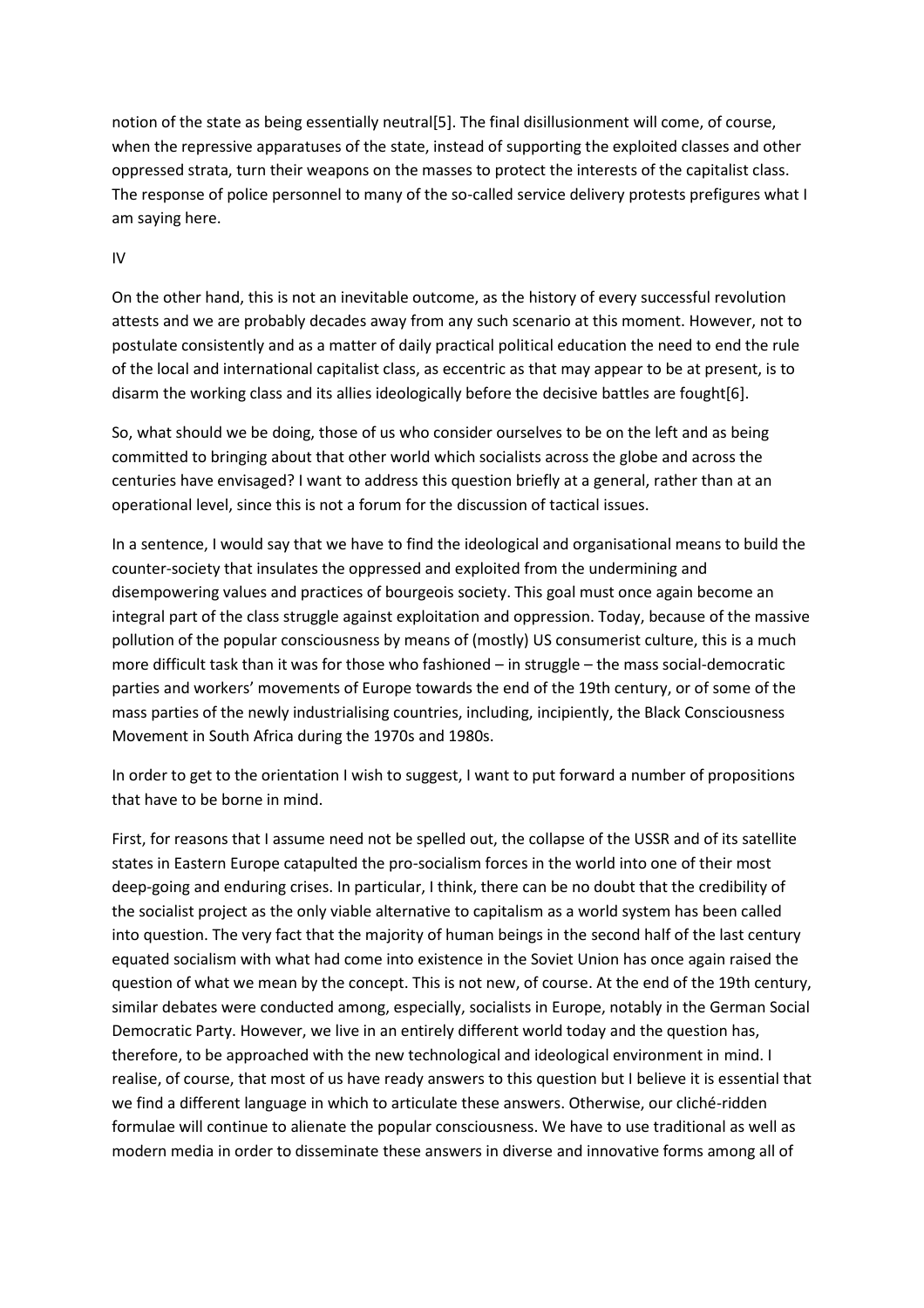humanity. Stories, utopias, novels, plays, songs, rapping, even soapies, we need to experiment with all of these forms, and more, in order to get our message across more effectively.

Second, the caving in of layer after layer of former so-called socialists to the pressures and enticements of neoliberal bourgeois norms and aspirations, which has been one of the most melodramatic political developments of the late 20th century, has temporarily weakened the socialist forces numerically and intellectually but, in the longer term, has also laid the foundation for a much more solid political edifice built with the will and the knowledge of many dedicated men and women. Clearly, the question that we have to consider here is something along these lines: how do we, among other things, maximise the acceptance of the need by the majority of people in our societies to base their lives and their aspirations on the principle of sufficiency (André Gorz)? The question implies an understanding of the moral economy in an industrial environment, a countering of the capitalist myth of "economic rationality" and a reintegration of the, if you wish, pre-industrial, pre-capitalist values based on the notion that "enough is as good as a feast"[7]. This approach has obviously been reinforced by the insights derived from the researches of ecological science and activism. It is from this ideological mindset, formulated in political programs of principle and practical action plans, that the motivation and the passion will be generated to oppose, and, therefore, not to emulate, the acquisitive and status-seeking desiderata which are the stock-in-trade of the capitalist system.

We need as a corollary to this to spell out what we mean in practice when we proclaim that socialism is a process, not an event. For example, in the educational domain, should we not place the spotlight firmly on pre-school education and, consequently, universalise this phase of education as a defining component of any modern democracy? (It goes without saying that we have to work out all the curricular and training implications of this proposal).

Third, there is very little doubt in the mind of any serious revolutionary socialist protagonist that the form of organisation, the party, for short, that will lead or guide the struggle for socialism in the world has once again become a point of debate. This is so because of the elitist pretensions, authoritarian ethos and undemocratic practices that have often come to be associated with socalled vanguard parties of the working class. It ought not to be necessary to say that this is a fundamental question, one that requires from all of us total honesty and intellectual integrity, since the fact that socialist activists are – ideally – people who have specialised in the study of society and of history, necessarily equips them with a certain kind of knowledge that others either don't have or do not consider to be essential to their "happiness". Because of the social power that this knowledge endows us with, which, incidentally, is not very different from the power that technocrats such as civil engineers or nuclear scientists have, we are called upon to display higher levels of social responsibility than most "ordinary" people, something that recent history has taught us not to take for granted at all.

Fourth, we find ourselves in a strategic impasse. Both theory and history tell us that socialism in one country is impossible. Yet, the domino effect of socialist revolutions seems always to be interrupted by imperialist machinations and direct intervention. Hence, at the international level, where one always has to begin any analysis, the strategic question today is: what do we have to do in order to prevent the isolation of any socialist revolution such as that which is underway in Latin America? This question is not about not fighting against your own bourgeoisie, as some wiseacre tried to tell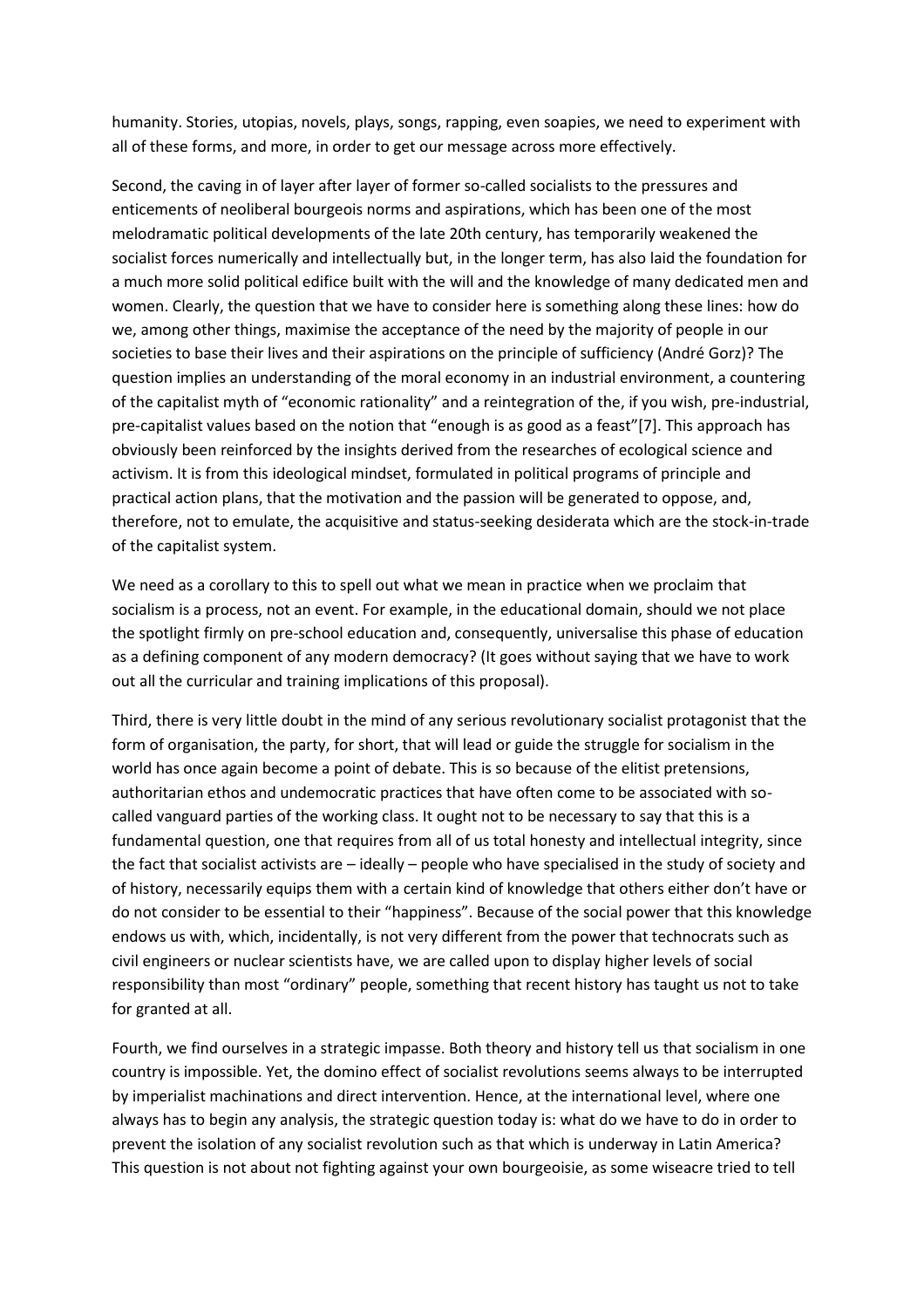me at a recent conference; it is about ensuring that your own efforts at the national level can be sustainable once they eventuate in successful overthrow of the existing system. It is also about the most effective practical manner of countering the paralysing sectarianism of the left. It is only when all revolutionary socialists in the world act together (in international brigades, large-scale boycott and sanctions campaigns against aggressor nations, etc.) that some of the edges that make it impossible for left-wing people to act in concert will begin to be rubbed off.

### V

Let me add a few points with respect to political economy issues at the beginning of the 21st century. The centrality and dominance of the USA in the world economic landscape, though it continues to shape events and political economy processes, is beginning to become less taken for granted than even five years ago. This situation is most visibly manifest in the decline of the dollar and the zig-zag rise of the euro. Besides the ever more obvious interimperialist rivalry between North America and the European Union, we are witnessing the appearance on the world stage of the Asian capitalist giants of China, India and Indonesia, as well as of the more established capitalist regimes of Japan, South Korea, Malaysia-Singapore and an assertive Russia. The new dynamic that these relations have inserted into the world capitalist system has been exhaustively analysed by many Marxist and other progressive scholars. It will suffice, therefore, if I highlight a few issues that appear to me to be relevant to our present context.

First, the dominance of finance capital is clearly a high-risk situation as far as the system as a whole is concerned. The latest series of crises triggered by the collapse of the so-called sub-prime market in the USA demonstrates this most clearly. Not only the banking system of the USA but those of all countries have been put in jeopardy and are relying on their central banks (i.e., their taxpayers) to bail them out.

Second, and related to the first point, the bull markets of the past decade or more have been demand driven, i.e., based on consumption that is itself the result of the expansion (over-expansion) of credit. This situation is unsustainable and the continued creation of ever more sophisticated credit-creating instruments (especially the plethora of loyalty cards and smart cards for their not so smart "owners") is a recipe for the deepest possible recession and, ultimately, depression. This predictable fact has produced the usual oracular pronouncements about the collapse of capitalism from all manner of Marxist and other socialist analysts. It is my view that we should avoid this eschatological tendency, since it really does not enrich our understanding of how the system actually works. We cannot at one and the same time say that the system will not collapse of its own accord and, without any reference to whether or not the subjective factor, i.e, the leadership, the party and all that that implies, is adequately prepared to deliver the final blows, predict its "inevitable" fall. The so-called resilience of the capitalist system, as we know from especially the world and other wars of the last century, is based on its "creative destruction" of resources through, among other things, primarily investment in the military-industrial complex and the conduct of war on the most threadbare of "justifications". If any person on Earth still doubts the truth of this proposition after the exposure of the official lies about the so-called weapons of mass destruction in Saddam's Iraq, nothing will convince them. Not even two years ago, George Bush was embarrassingly stopped from publicly pushing in the direction of preparing for a similar war scenario in Iran by his own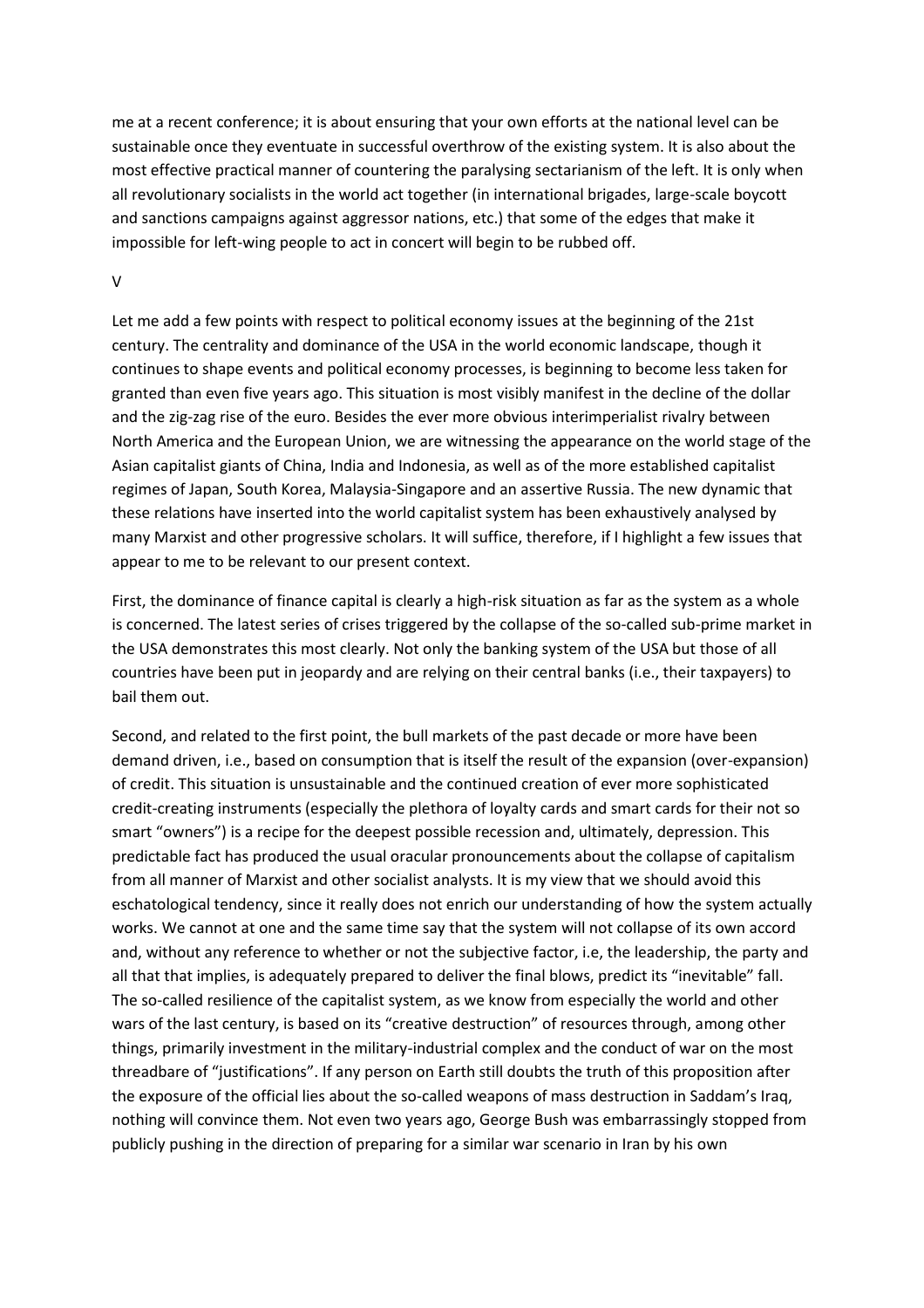"intelligence service" releasing a report that shows clearly that Iran had given up any notion of producing nuclear arms as far back as 2003!

Of course, a realistic assessment of the prospects for successful anticapitalist-imperialist actions by large masses of exploited and oppressed people in many different parts of the world does not mean that one is suggesting that socialist revolution is not on the immediate agenda. In Latin America, as I have pointed out, the conditions for such a leap across the ideological and political hurdles that have been placed so very deliberately and effectively in the path of the workers of the world has become decidedly possible, even probable.

Third, from the point of view of the economic South of the globe, the entrance of China and India as major investors in infrastructure and consumers of raw materials and other commodities has the potential of re-establishing a "neutral" space for the elites that is not dissimilar from that which made it possible during the Cold War for a Nehru, a Nasser, an Nkrumah and others to strut large on the world stage, whatever their nationalist and personal attributes might have contributed to their stature. Bloc formation such as that manifest in the EU, African Union, Association of South-East Asian Nations, Bolivarian Alternative for Our Americas (ALBA) and other similar entities, is, in Manuel Castell's terms, initially a form of resistance to "globalisation" by the elites. It implies the manifest rejection of the new international division of labour imposed by the international financial institutions on behalf of the USA hegemon on the rest of humanity[8]. It can, however, only succeed in the long run if it manages to create what he calls "project identities", i.e., if the generality of the population identifies with the newly created block. This is the reason for the discussion about a European identity and for the ongoing discussion in South Africa of the question: Who is an African? For the left, it poses the question (in Africa, for example) whether we can and should give new meaning to the pan-African project, i.e., as a left project that is implacably opposed to the capitalistimperialist basis and the elitist ethos of NEPAD [New Partnership for Africa's Development] and all its ancillary formations. I believe that this is a fundamental question for socialists in Africa, one the consideration of which we can no longer defer.

Fourth, the increasingly coordinated strategies of the world capitalist class via entities such as the World Economic Forum as well as the yawning gaps between the rich and the poor that are the direct consequence of the neoliberal economic orthodoxy and its barbaric practical instantiations in most countries of the world, especially in the economic South, have given rise to a worldwide protest movement that has come to be associated in the main with the World Social Forum and its geographical offshoots with the catchy motto/slogan to the effect that "Another world is possible", reminiscent of Schiller's "Ode to Joy" eternalised in the Chorale of Beethoven's 9th symphony. Now, whatever else the WSF might be, it is universally acknowledged that it is not, and should not try to be, a new International. It does, however, by implication raise many questions about the international coordination of revolutionary socialist and other working-class activities.

VI

Any illusions individual socialists or groups of socialists may have had about the class nature of most co-opted regimes, especially in Africa, have been dispelled by the blatant and abject subordination of the South African liberation struggle to the dictates of international and domestic capital. Africa's position in the international division of labour has been very firmly defined as supplier of certain raw materials, especially oil, gas, precious metals and plantation goods such as sisal and cotton. Only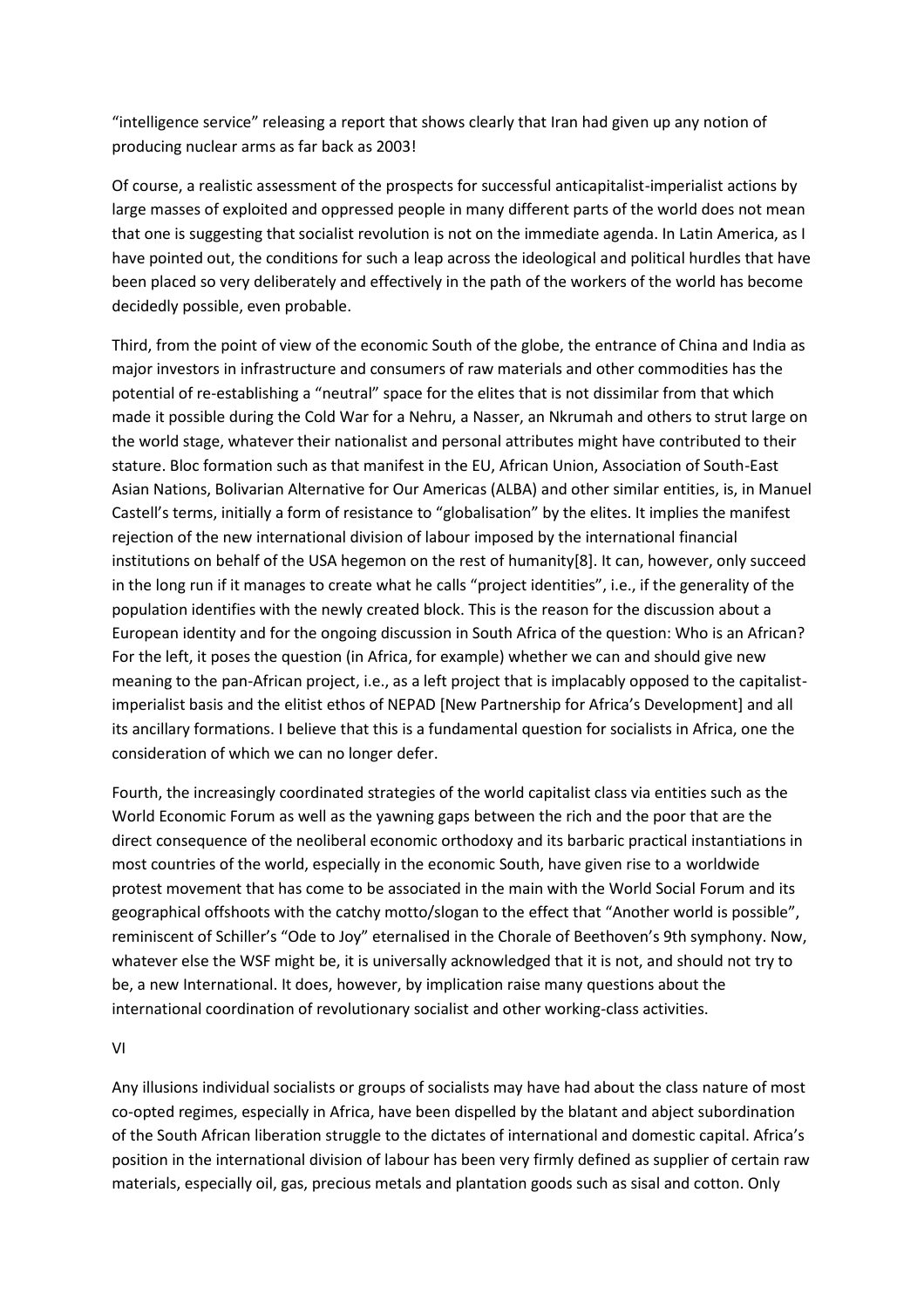South Africa itself has a sufficiently diversified economic structure to withstand to some extent the devastating consequences of essentially monocultural economies. As has been pointed out by authors such as John Saul and Colin Leys in numerous publications, the situation of the urban and especially the rural poor in most of Africa is exacerbated by the fact that all previous populist notions of "African" socialism have been discredited, most of them even before the implosion of the USSR. In spite of this, of course, the sporadic and sometimes sustained protests and uprisings against the International Monetary Fund and World Bank imposed austerity regimes, most prominently in Zimbabwe in recent years, but equally so in Zambia, in Uganda, Senegal and elsewhere, are a sign of the latent force of anti-neocolonial and anti-capitalist resistance, of the potential of the second chimurenga. These actions have highlighted the need for

[...] nation-wide movements and/or parties through which such local groups and initiatives can ultimately unite to confront the political and economic power of the transnationals and the states that back them[9].

For this reason, as well as others, the direction that the class struggle takes in South Africa during the next few years will be crucial to the rest of the continent. Currently, because of all the smoke that is being projected by SACP sleight of hand as a raging fire of revolutionary "transformation" of the ANC into a quasi-socialist party, there appears to be much confusion. However, the position can be stated clearly and simply. The working and unemployed masses are voting with their feet. Whatever their lingering loyalties and ever more feeble hopes in the myth that "the ANC will deliver", however big the gap between political consciousness and material practice, the thousands of township uprisings, countrywide strikes and serial metropolitan protest actions have one simple meaning: we reject your policies and your practices as anti-worker and anti-poor. It is, in my view, a misnomer to refer to these stirrings of self-organisation of the working class as an expression of "collective insubordination"[10], even though their immediate impulse is usually reactive rather than proactive. They are saying very clearly and very loudly that the appeal to nationalist, blood and soil rhetoric has lost its power and that we are standing on the threshold of a politics that will be shaped by a heightened sense of class struggle. It is this understanding that should inform our analysis and our estimation of the prospects for a more principled socialist-orientated direction of the struggle in South Africa.

The Biko generation inculcated positive values of self-respect, self-esteem and self-consciousness into the young people at schools and at higher education institutions as well as older people in communities and in workplaces. They did so because they understood that the slave mentality is the proximate source of the sense of disempowerment, despair and political apathy that keeps the oppressed in thrall. Above all, they understood intuitively that power is not simply the control of armed force, legitimate or otherwise. Hence, they undertook community development programmes and mobilised people at the grassroots in order that they might survive in the menacing environments of apartheid South Africa. Under the banner of the slogan You are your own liberators! the Black Community Programmes empowered whole communities across the entire country. Together with the evolving modern labour movement inside the country, it was this war of position that eventually put an end to the apparently linear curve on which the apartheid regime thought itself to be proceeding ever upwards. There is no doubt, of course, that the struggle against racial oppression in all its reprehensible forms compelled everyone to focus on the overriding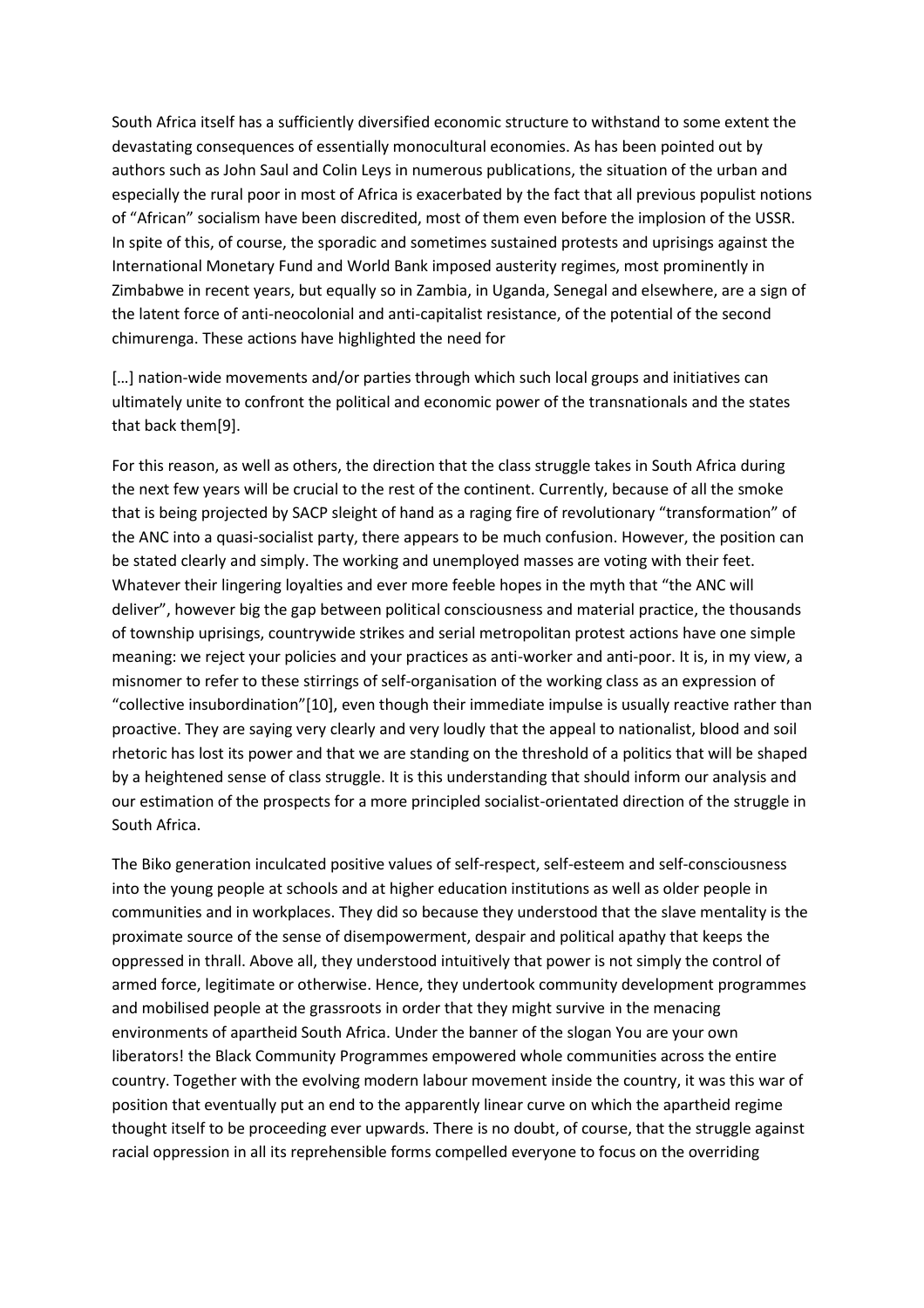objective of throwing off the yoke of racism. The mistake that many made, was to assume that the end of apartheid would bring about the end of class exploitation.

Let us try, however briefly, to sketch some of the consequences of applying the principle of sufficiency as the major moral force shaping post-apartheid South Africa, a principle that can create the kind of unifying vision, based on the paramountcy of working-class interests. To begin with, in the domain of education, where the state and other public institutions can legitimately intervene, the content, orientation and delivery of the curriculum at all levels of the system would be changed fundamentally. The psychological, pedagogical, ideological and emotional revolution implied by an approach that does not glorify individual or group domination while allowing for the full development and flowering of the potential inherent in each and every human being can be imagined and extrapolated very easily. Individual brilliance expressed and deployed on behalf and for the benefit of democratically legitimated groups at different levels of society will continue to be one of the drivers of all social progress, including economic development. In the domain of the media and especially advertising, we would be rid of the brutalities and socially disreputable messages which subject us to the domination of capital. Adverts like one that is currently popular in South Africa which claims that everyone wants to be a "winner" and in the "first team", rather than a "deputy chairperson" or a "benchwarmer" – or words to that effect – would become as absurd and counterproductive as they are from the point of view of a more humane social order. The glorification of the ostentatious consumption and high life of so-called celebrities in politics, culture, sport and even religion would cease to be the supposedly inspiring models of "the good life" that they are marketed as being in television programs such as Top Billing and others. All domains of life would be affected in the most profound possible way.

What a drab and boring vision, I hear the privileged strata exclaiming. On the absolute contrary, I should like to respond to my imagined detractors. Artists, designers, architects, urban planners, in fact all creative individuals and agencies will be faced with the challenge of finding the optimal ways of expressing and realising the entire range of possibilities in every domain of life. This will be the terrain of competition, not for individual glory and unequal reward but precisely for the common good, the old-fashioned commonwealth!

Is this no more than John Lennon or Vladimir Lenin's dream? How do we begin to initiate and incrementally realise this vision and this set of values? Besides the ongoing political and economic class struggles, in which we are willy-nilly involved and by means of which we attempt to create and to consolidate more democratic space in the short to medium term, we have to go back to the community development tasks that the Black Consciousness Movement initiated so successfully, if not always sustainably, owing to the ravages of the apartheid system.

We have to rebuild our communities and our neighbourhoods by means of establishing, as far as possible on a voluntary basis, all manner of community projects which bring visible short-term benefit to the people and which initiate at the same time the trajectories of fundamental social transformation, which I have been referring to. These could range from relatively simple programs such as keeping the streets and the public toilets clean, preferably in liaison with the local authority, whether or not it is "delivering" at this level, to more complex programs such as bulk buying clubs, community reading clubs, enrichment programs for students preparing for exams, teachers' resource groups at local level, and, of course, sports activities on a more convivial basis. It is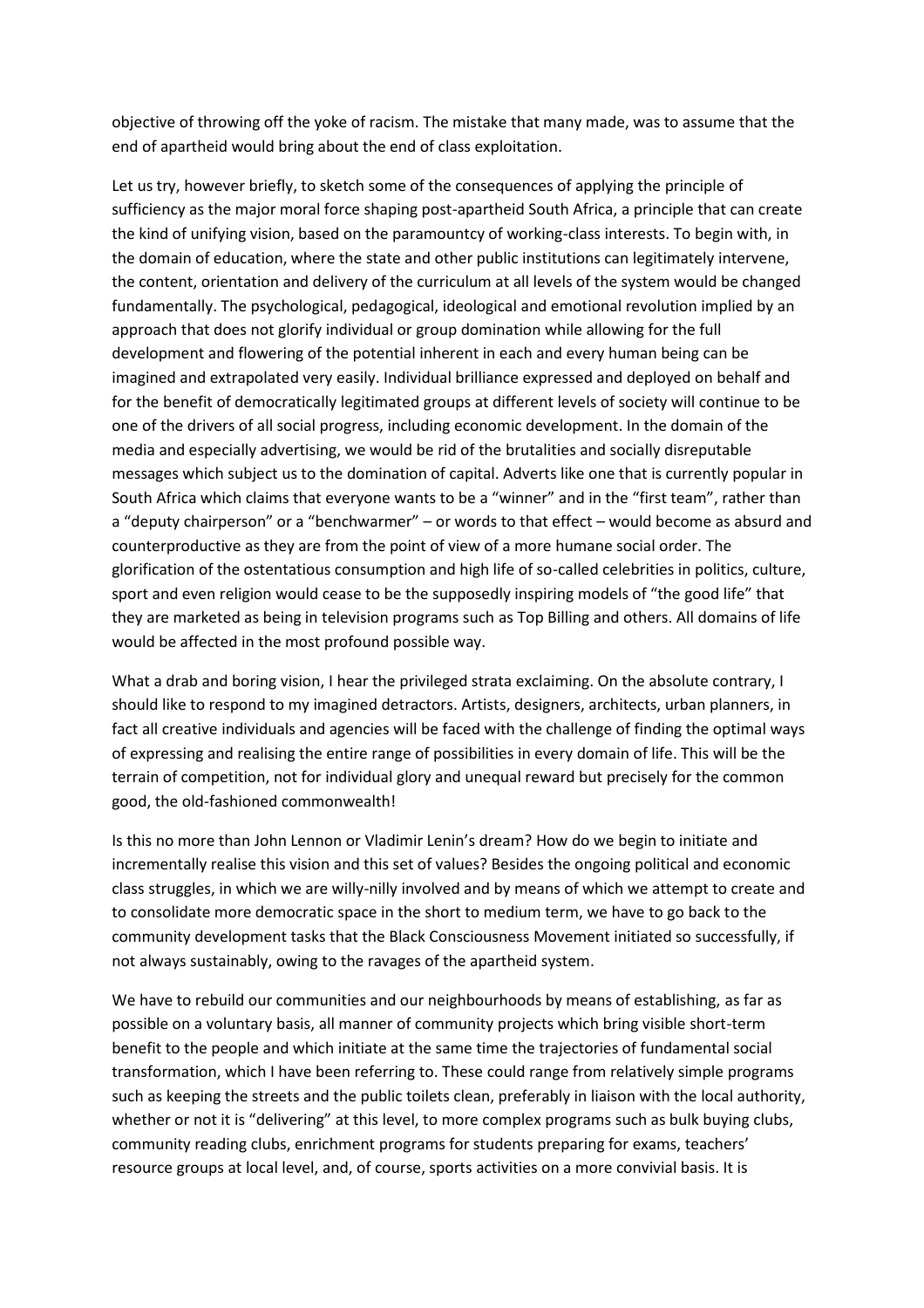important that I stress that wherever possible, the relevant democratic authority should be asked to support the initiative. On the other hand, the community and its community-based organisations must remain in control of what they are doing. This is the difference between South Africa today and South Africa yesterday. As long as, and to the extent that, we have a democratic system, there is no reason why any of these programs have to be initiated as anti-government initiatives. Any representative democratic government would welcome and vigorously support such initiatives, since they are pro-people and, in the current context, pro-poor initiatives.

There are already many of these initiatives and programmes in existence. They will, if they are conducted with integrity and not for party-political gain, inevitably gravitate towards one another, converge and network. In this way, the fabric of civil society non-government organisations that was the real matrix of the anti-apartheid movement will be refreshed and we will once again have that sense of a safety net of communities inspired by the spirit and the real practices of ubuntu, the "counter-society" I referred to earlier, that saved so many of us from being destroyed by the racist system. Today, the struggle is much more obviously being conducted as a class struggle against exploitation and unconscionable as well as totally unnecessary and unjustifiable social inequality, manifest in the miserable lives of the vast majority and the vulgar parading of wealth and comfort of the few.

### VII

Viewed from a different angle, the question we are confronted with is whether the revolutionary left cadres will be able to find the requisite solution to the organisational question so that the debilitating and paralysing fragmentation that has marginalised them can be overcome before this passionate resistance of the workers is transformed into the kind of passive resistance we associate with most other post-colonial African states or the nightmare scenario of race war and ethnic cleansing that we saw in Kenya not so long ago, finally overwhelms us. The strategic and tactical implications of this proposition are numerous and radical; among other things, we shall have to find practical answers to old questions in a new context, questions such as:

What kind of party or organisation should be created out of the confluence of all our political tendencies and traditions in order for the socialist alternative to be firmly rooted within this evolving social base?

What are the core issues around which a program of transitional demands and an action plan can be formulated in a democratic process?

How can such a program be connected to and informed by the essential task of rebuilding our communities and our neighbourhoods on the basis of cooperativist and collectivist values of ubuntu, of sharing and caring?

How do we align ourselves politically with COSATU and with the other union federations or with individual unions?

How do we work with the rest of the African working class, especially in southern Africa?

What position do we take with regards to the World Social Forum?